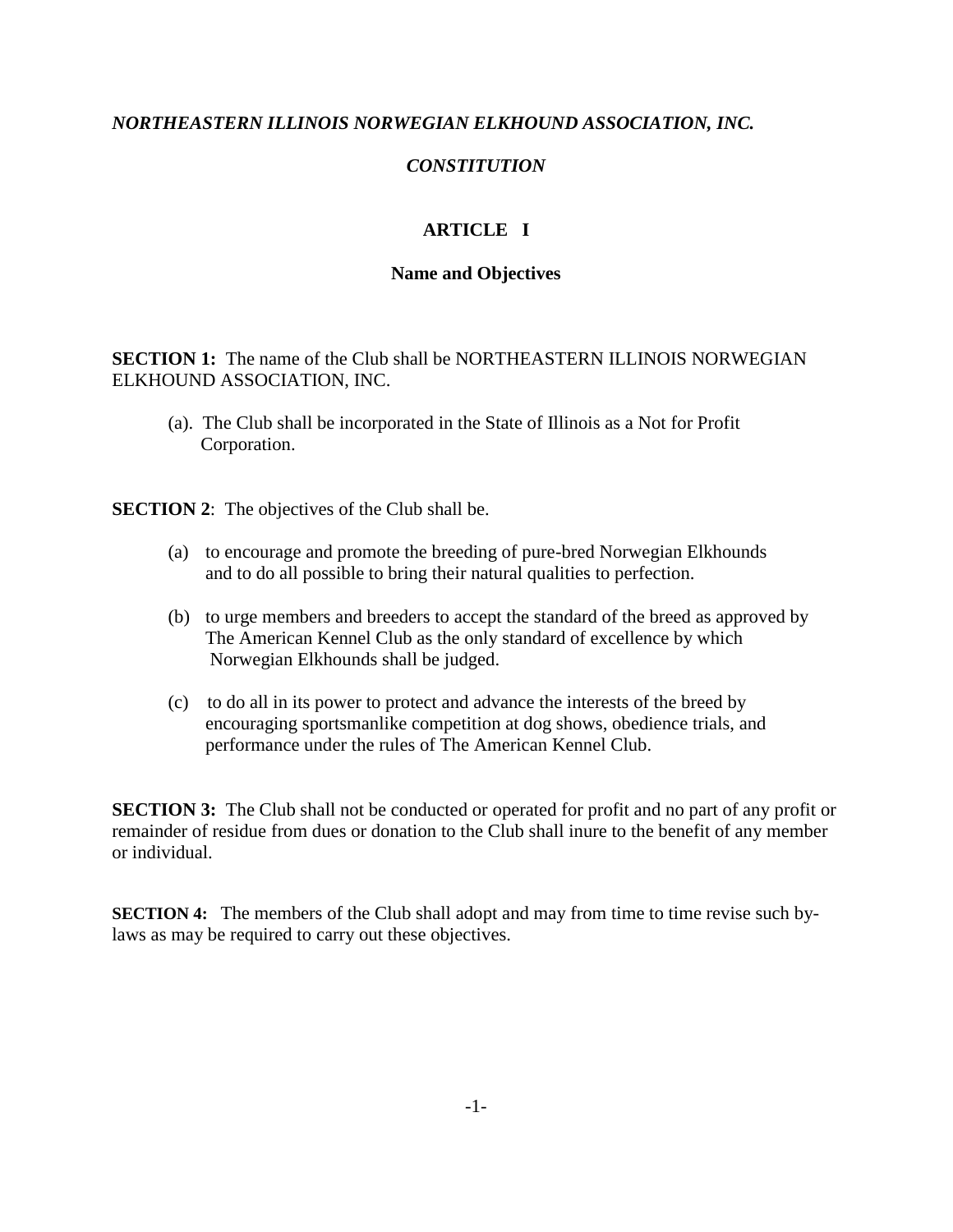#### **BY-LAWS**

## **ARTICLE I**

Membership

**SECTION 1.** Eligibility. There shall be 3 types of membership, Regular, Junior and Life Time membership.

- (a) Regular Shall be open to all persons 18 years and older who are in good standing with The American Kennel Club and who subscribe to the purposes of this Club.
- (b) Junior Shall be open to all persons under 18 years of age who are in good standing with The American Kennel Club and who subscribe to the purposes of this Club. Such member shall have all rights and privileges of the Club but shall not be eligible to vote or hold office.
- (c) Life Time Individuals for such membership must be proposed by a member in good standing. The election of Life Time Membership shall require a 2/3 vote of the members present and voting at a regular or special meeting called for that purpose, providing the proposal of Life Time Membership has been included in the notice of the meeting at least two (2) weeks prior to the date of the meeting. Life Time members are not required to pay dues nor are they eligible to vote or hold office.

While membership is to be unrestricted as to residence, the Club's primary purpose is to be representative of the breeders and exhibitors in its immediate area.

**SECTION 2.** Dues. Membership dues shall be:

 $$15.00/year$  for single membership.  $$7.50$  after October 1<sup>st</sup>.  $$20.00/year$  for family membership.  $$10.00$  after October 1<sup>st</sup>, includes full membership for their children under the 18 years of age. \$12.00/year for junior membership other than those members of participating families.

Dues are payable on or before the  $31<sup>st</sup>$  day of March each year. No member may vote whose dues are not paid for the current year. During the month of January the Treasurer shall send to each member a notice of dues for the ensuing year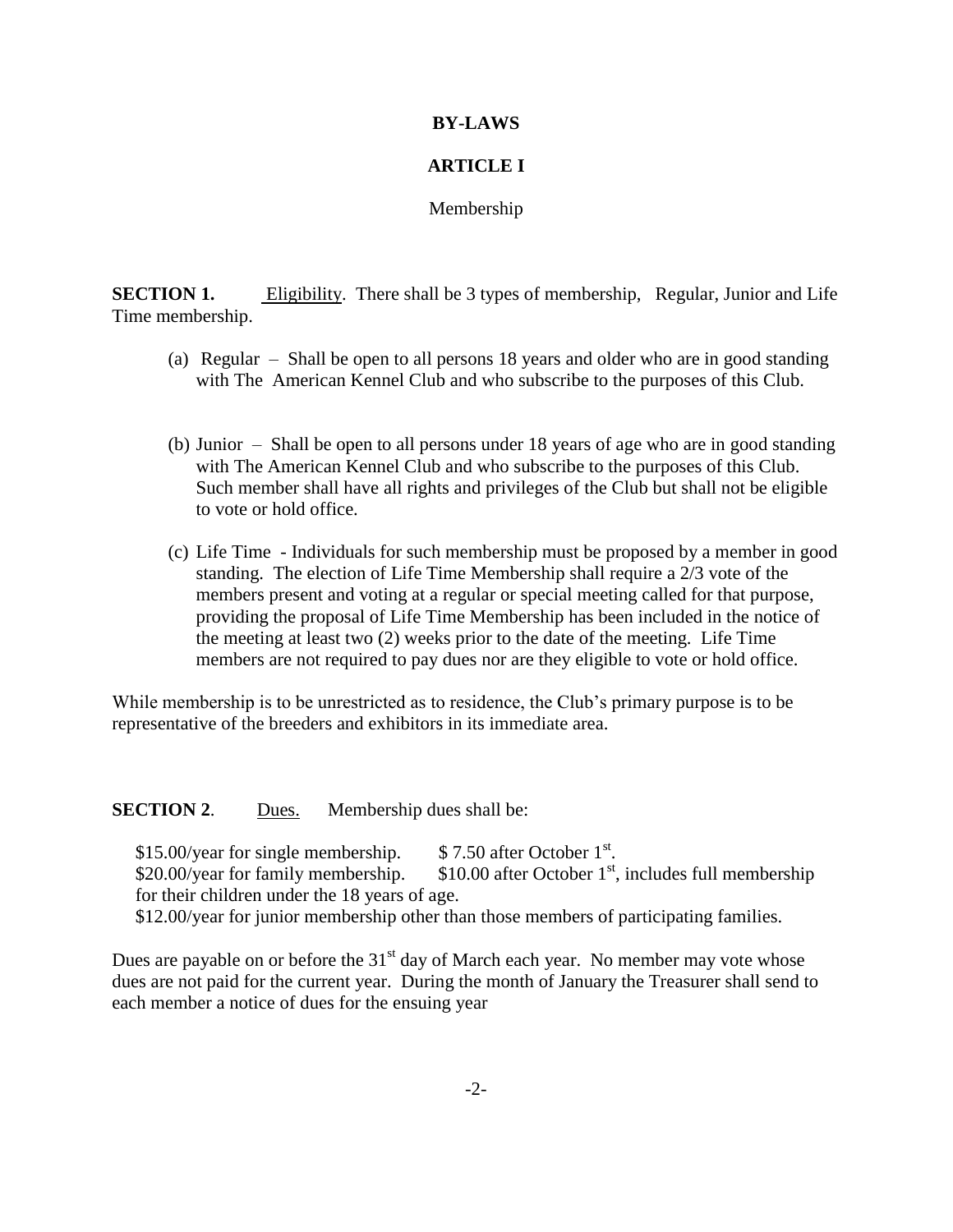**SECTION 3.** Election to Membership. Each applicant for membership shall apply on a form as approved by the Board of Directors and which shall provide that the applicant agrees to abide by these constitution and by-laws and the rules of The American Kennel Club. The application shall state the name and address, email address and phone number of the applicant and it shall carry the endorsement of two members. Accompanying the application, the prospective member shall submit dues payment for the current year. For each membership application, one applicant must attend a function sponsored by the Club prior to acceptance. However, the Board has the option to waive the requirements of the applicant attending a club function.

All applications are to be filed with the Vice President, and each application is to be read at the first meeting of the Club following its receipt. At the next Club meeting, the application will be voted upon and affirmative votes of  $\frac{3}{4}$  of the members present and voting at that meeting shall be required to elect the applicant.

Applicants for membership who have been rejected by the Club may not re-apply within six (6) months after such rejection.

**SECTION 4.** Termination of Membership. Memberships may be terminated:

- (a). by resignation. Any member in good standing may resign from the Club upon written notice to the Corresponding Secretary; but no member may resign when in debt to the Club and they become incurred on the first day of each fiscal year.
- (b). by lapsing. A membership will be considered as lapsed and automatically terminated if such member's dues remain unpaid ninety (90) days after the first day of the fiscal year; however, the Board may grant an additional ninety (90) days of grace to such delinquent members in meritorious cases. In no case may a person be entitled to vote at any Club meeting whose dues are unpaid as of that meeting.
- (c). by expulsion. A membership may be terminated by expulsion as provided in Article VI of these by-laws.

# **ARTICLE II**

#### Meetings and Voting

**SECTION 1.** Club Meetings. Meetings of the Club shall be held in or within 25 miles of Metropolitan Chicago on the second Friday of each month at such house and place as may be designated by the Board of Directors. Notice of each such meeting shall be sent by the Corresponding Secretary at least ten (10) days prior to the date of the meeting. The quorum for such meetings shall be 20% of voting members in good standing.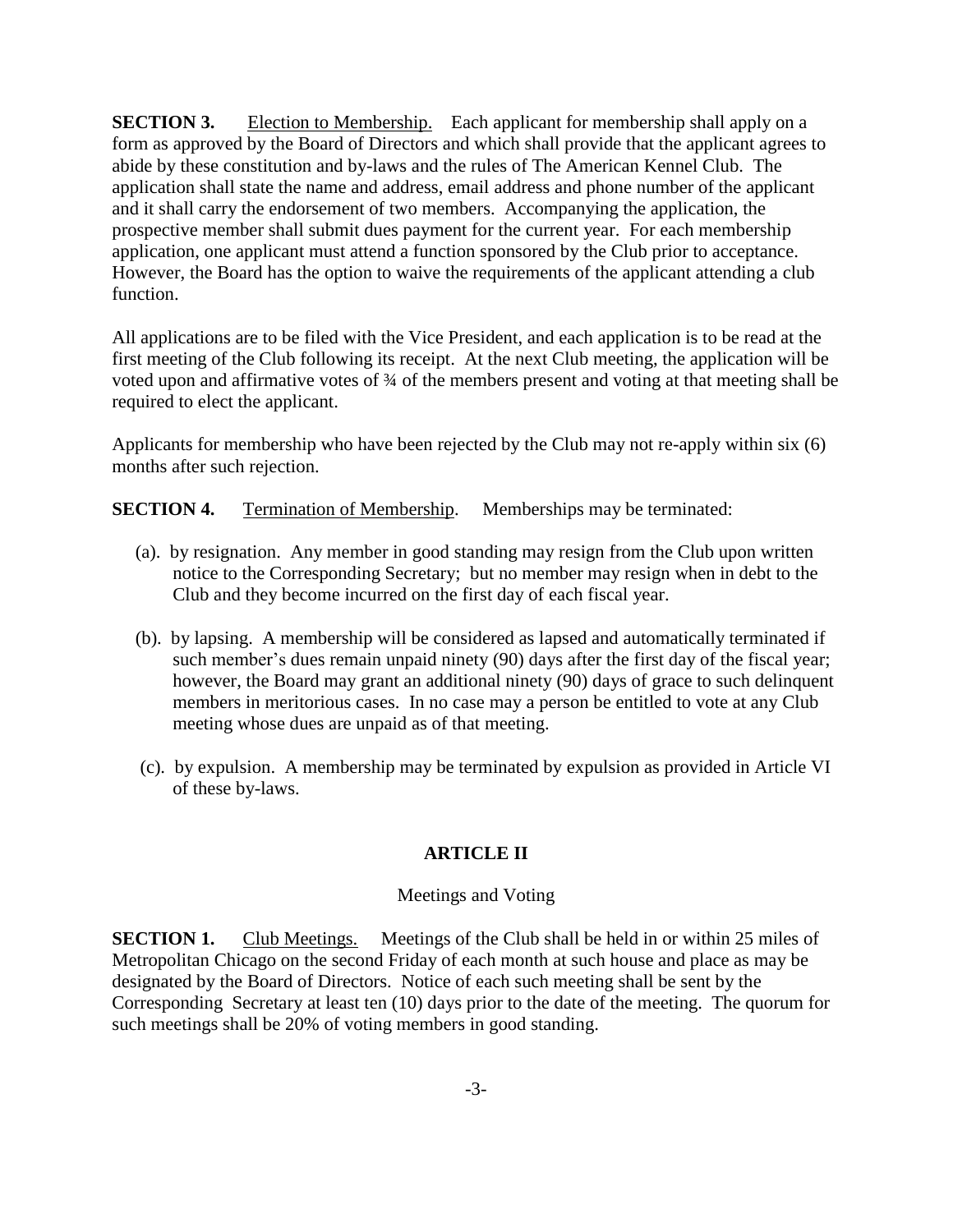SECTION 2. Special Club Meetings. Special Club Meetings may be called by the President, or by a majority vote of the members of the Board who are present and voting at any regular or special meeting of the Board, and shall be called by the Corresponding Secretary upon receipt of a petition signed by five members of the Club who are in good standing. Such special meetings shall be held in or with twenty-five (25) miles of Metropolitan Chicago at such place, date, and hour as may be designated by the person or persons authorized herein to call such meetings. Notice of such a meeting shall be sent by the Corresponding Secretary at least five (5) days and not more than fifteen (15) days prior to the date of the meeting, and said notice shall state the purpose of the meeting, and no other Club business may be transacted thereat. The quorum for such a meeting shall be 20% of the voting members in good standing.

SECTION 3. Board Meetings. Meetings of the Board of Directors shall be held in or within twenty-five (25) miles of Metropolitan Chicago on the first Monday of each month in each year, at such hour and place as may be designated by the Board. However, the President has the power to cancel any meeting for which he deems there is insufficient Club business to transact, but there must be held a minimum of six (6) meetings within the Club's official year. Notice of each such meeting shall be sent by the Corresponding Secretary at least 5 days prior to the date of the meeting. The quorum for such a meeting shall be a majority of the Board.

SECTION 4. Special Board Meetings. Special meetings of the Board may be called by the President, and shall be called by the Corresponding Secretary upon receipt of a written request signed by at least three members of the Board. Such special meetings shall be held in or within twenty-five (25) miles of Metropolitan Chicago at such place, date and hour as designated by the person authorized herein to call such meeting. Notice of such meeting shall be sent by the Corresponding Secretary at least five (5) days and not more than ten (10) days prior to the date of the meeting. Any such notice shall state the purpose of the meeting and no other business shall be transacted thereat. A quorum for such a meeting shall be a majority of the Board.

SECTION 6. Voting. Each member in good standing whose dues are paid for the current year shall be entitled to one vote at any meeting of the Club at which he is present. Proxy voting will not be permitted at any Club meeting or election.

SECTION 7. Notices. All notices required to be sent pursuant to this Constitution and By-Laws may be done by electronic mail, or postal service, and shall be deemed received one day after being sent.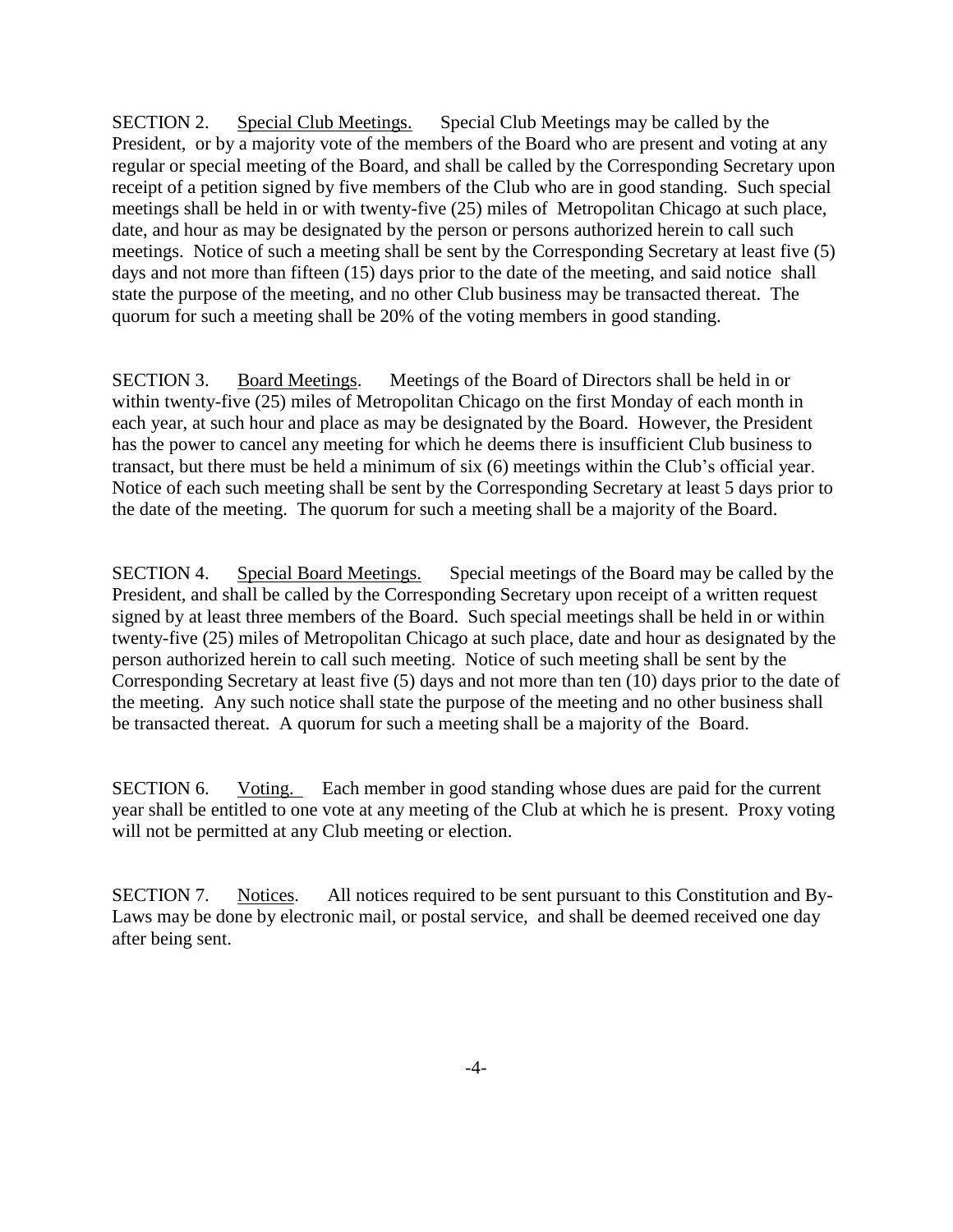## **ARTICLE III**

## **Directors and Officers**

**SECTION 1**. Board of Directors. The Board shall be comprised of the President, Vice-President, Recording Secretary, Corresponding Secretary, Treasurer and two (2) other persons all of whom shall be members in good standing and all of whom shall be elected for one (1) year term at the Club's annual meeting as provided in Article IV and shall serve until their successors are elected. General management of the Club's affairs shall be entrusted to the Board of Directors.

**SECTION 2.** Officers. The Club's Officers, consisting of the President, Vice-President, Corresponding Secretary, Recording Secretary and Treasurer shall serve in their respective capacities both with regard to the Club and its meetings and the Board and its meetings.

- (a). The President shall preside at all meetings of the Club and all of the Board, and shall have the duties and powers normally appurtenant to the office of President in addition to those particularly specified in these by-laws.
- (b). The Vice-President shall have the duties and exercise the powers of the President in case of the President's death, absence or incapacity. He shall be Membership Chairman.
- (c). The Recording Secretary shall keep record of all meetings of the Club and of the Board and of all matters of which a record shall be ordered by the Club. He shall carry out such duties as prescribed by the Club.
- (d). The Corresponding Secretary shall have charge of the correspondence, notify new members of their election to membership and furnish them with a copy of the Constitution and By-Laws of the Club. He shall notify officers and members of their election or appointment and keep a roll of the members of the Club and their addresses, a copy of which roll should be furnished to each new member, and to the Vice-President who is the Membership Chairman.
- (e). The Treasurer shall collect and receive all monies due or belonging to the Club. He shall deposit the same in a bank designated by the Board, in the name of the Club. His books shall at all times be open to inspection of the Board and he shall report to them at every meeting the condition of the Club's finances and every item of receipt or payment not before reported; and at the annual meeting he shall render an account of all monies received and expended during the previous fiscal year. The Treasurer shall be bonded in such amount as the Board of Directors shall determine.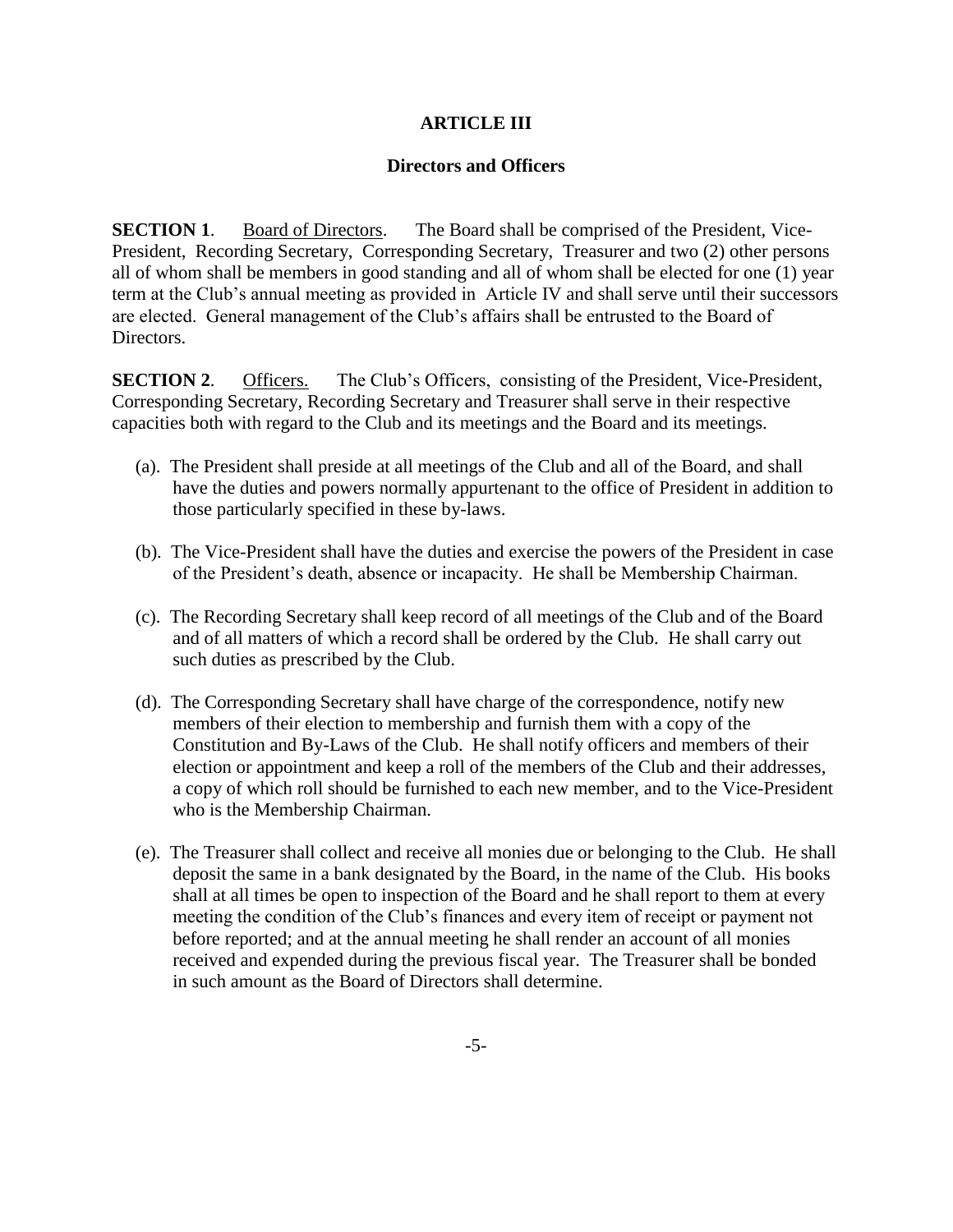**SECTION 3.** Vacancies. Any vacancies occurring on the Board or among the offices during the year shall be filled until the next annual election by a majority vote of all the then members of the Board at its first regular meeting following the creation of such vacancy, or at a Special Board Meeting called for that purpose; except that a vacancy in the office of President shall be filled automatically by the Vice-President, and the resulting vacancy in the office of Vice-President shall be filled by the Board if they so desire.

# **ARTICLE IV**

The Club Year, Annual Meeting, Elections

**SECTION 1.** Club Year. The Club's fiscal year shall begin on the First day of April and end on the  $31<sup>st</sup>$  Day of March.

The Club's official year shall begin immediately at the conclusion of the elections at the annual meeting and shall continue through the election at the next annual meeting.

**SECTION 2.** Annual Meeting. The annual meeting shall be held in the month of April at which Officers and Directors for the ensuing year shall be elected by secret, written ballot from among those nominated in accordance with Section 4 of this Article. They shall take office immediately upon conclusion of the election and each retiring officer shall turn over to his successor in office all properties and records related to that office within thirty (30) days after the election.

**SECTION 3.** Elections. The nominated candidate receiving the greatest number of votes for each office shall be declared elected.

**SECTION 4.** Nominations. No person may be a candidate in a Club election who has not been nominated. During the month of October, the Board shall select a Nominating Committee consisting of three (3) members and two (2) alternates, not more than one of whom shall be a member of the Board. The Corresponding Secretary shall immediately notify the committeemen and alternates of their selection. The Board shall name a Chairman for the Committee and it shall be his duty to call a committee meeting which shall be held on or before December 1.

 (a). The Committee shall nominate one candidate for each office and two candidates for the two other positions on the Board, and after securing the consent of each person so nominated , shall immediately report their nominations to the Corresponding Secretary in writing.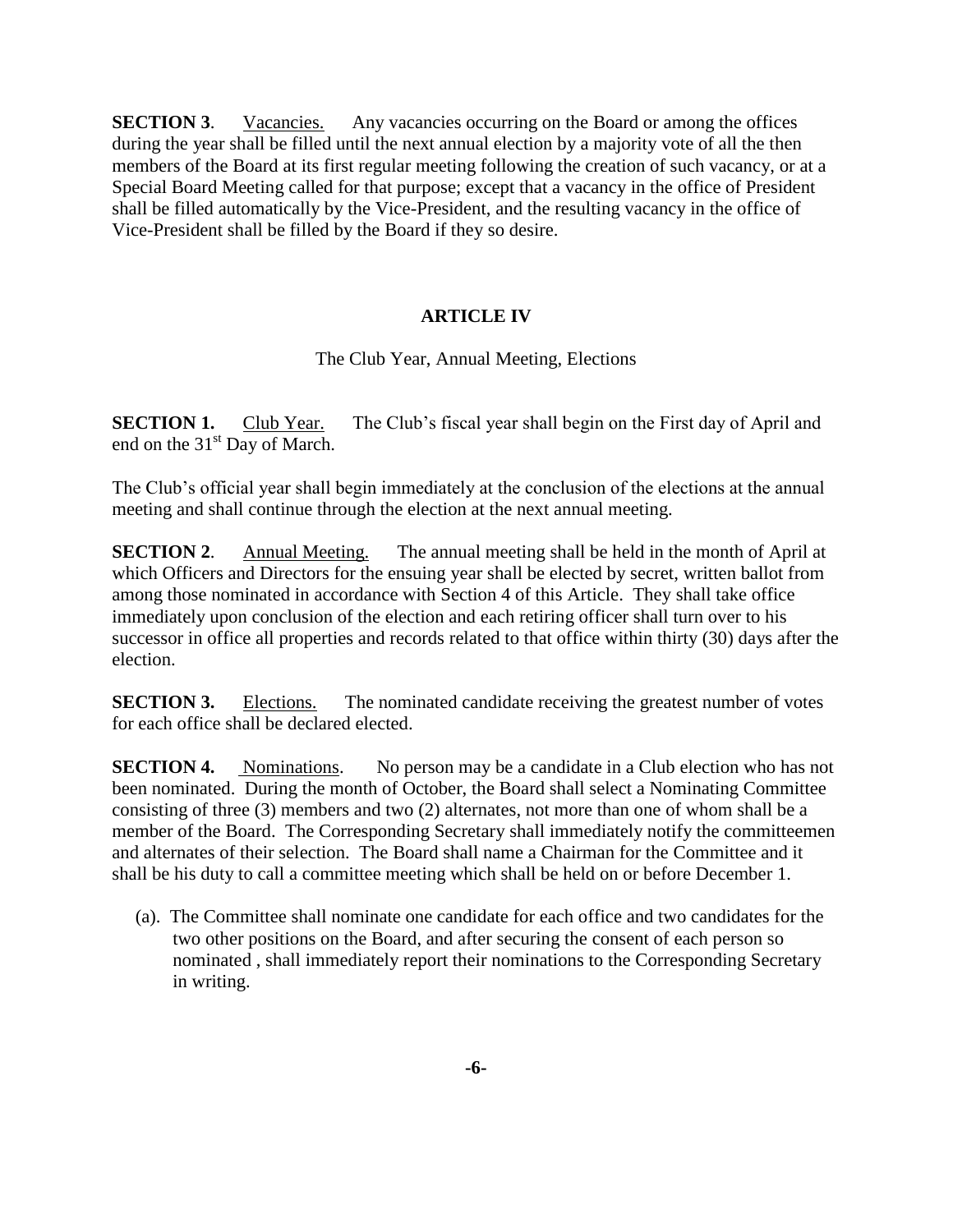- (b). Upon receipt of the Nominating Committee's report, the Corresponding Secretary shall, before December 15, notify each member of the candidates so nominated.
- (c). Additional nominations may be made at the January meeting by any member in attendance provided that the person so nominated does not decline when his name is proposed, and provided further that if the proposed candidate if not in attendance at this meeting, his proposer shall present to the Recording Secretary, a written statement from the proposed candidate signifying his willingness to be a candidate. No person may be a candidate for more than one (1) position, and the additional nominations which are provided for herein may be made only from among those members who have not accepted a nomination from the Nominating Committee.
- (d). Nominations cannot be made at the annual meeting or in any manner other than as provided in this section.

# **ARTICLE V**

## **Committees**

**SECTION 1.** The Board may each year appoint standing committees to advance the work of the Club in such manners as specialty shows, obedience trials, trophies, annual prizes, membership and other fields which may well be served by committees. Such committees shall always be subject to the final authority of the Board. Special committees may also be appointed by the Board to aid it on particular projects.

**SECTION 2.** Any committee appointment may be terminated by a majority vote of the full membership of the Board upon written notice to the appointee; and the Board may appoint successors to those persons whose service have been terminated.

# **ARTICLE VI**

## **Discipline**

**SECTION 1.** American Kennel Club Suspension. Any member who is suspended from the privileges of The American Kennel Club automatically shall b e suspended from the privileges of this Club for a like period.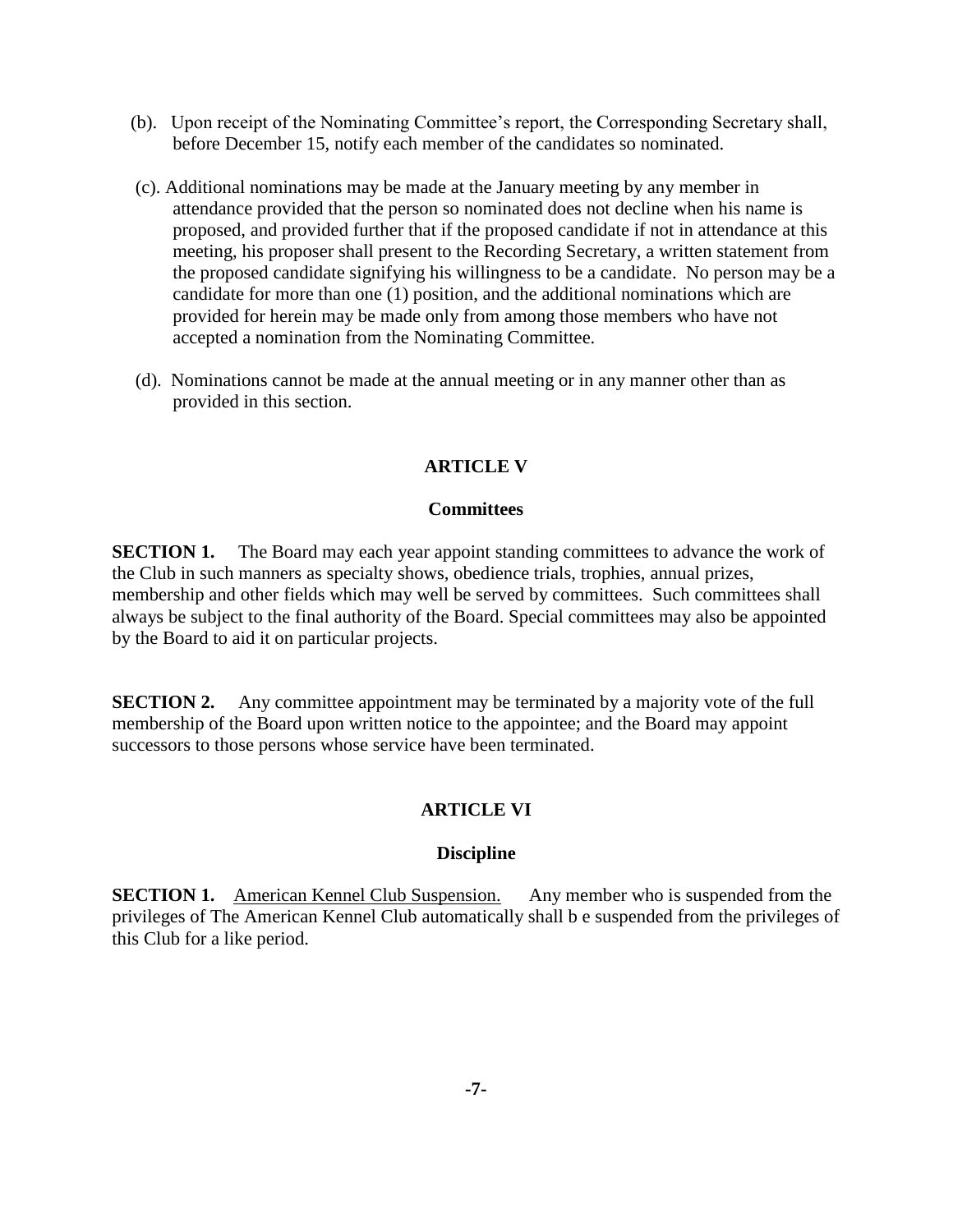**SECTION 2.** Charges. Any member may prefer charges against a member for alleged misconduct prejudicial to the best interest of the Club or the breed. Written charges with specifications must be filed in duplicate with the Recording Secretary together with a deposit of \$25 which shall be forfeited if such charges are not sustained by the Board of Directors following a hearing. The Recording Secretary shall promptly send a copy of the charges to each member of the Board or present them at a Board Meeting, and the Board shall first consider whether the actions alleged in the charges, if proven, might constitute conduct prejudicial to the best interested of the Club or the breed. If the Board considers that the charges do not allege conduct which would be prejudicial to the best interests of the Club or the breed, it may refuse to entertain jurisdiction. If the Board entertains jurisdiction of the charges it shall fix a date of a hearing by the Board not less than three (3) weeks or more than six (6) weeks thereafter. The Recording Secretary shall promptly send one copy of the charges to the accused member by registered mail together with a notice of the hearing and an assurance that the defendant may personally appear in his own defense and bring witnesses if he wishes.

**SECTION 3.** Board Hearing. The Board shall have a complete authority to decide whether counsel may attend the hearing but both complainant and defendant shall be treated uniformly in that regard. Should the charges be sustained, after hearing all the evidence and testimony presented by complainant and defendant, the Board may by a majority vote of those present suspend the defendant from all privileges of the Club for not more than sic (6) months from the date of the hearing. And, if it deems that punishment insufficient, it may also recommend to the membership that the penalty be expulsion, in which case, the suspension shall not restrict the defendant's right to appear before his fellow members at the ensuing Club meeting which considers the Board's recommendation. Immediately after the Board has reached a decision, its findings shall be put in written form and filed with the Recording Secretary. The Recording Secretary, in turn, shall notify each of the parties of the Board's decision and penalty, if any.

**SECTION 4.** Expulsion. Expulsion of a member from the Club may be accomplished only at a meeting of the Club following a Board hearing and upon the Board's recommendation as provided in Section 3 of this Article. Such proceedings may occur at a regular or special meeting of the Club to be held within 60 days but not earlier than 30 days after the date of the Board's recommendation of expulsion. The defendant shall have the privilege of appearing in his own behalf, though no evidence shall be taken at this meeting. The President shall read the charges and the Board's findings and recommendations, and shall invite the defendant, if present, to speak in his own behalf if he wishes. The meeting shall then vote by secret written ballot on the proposed expulsion, a 2/3 vote of those present and voting at the meeting shall be necessary for expulsion. If expulsion if not so voted, the Board's suspension shall stand.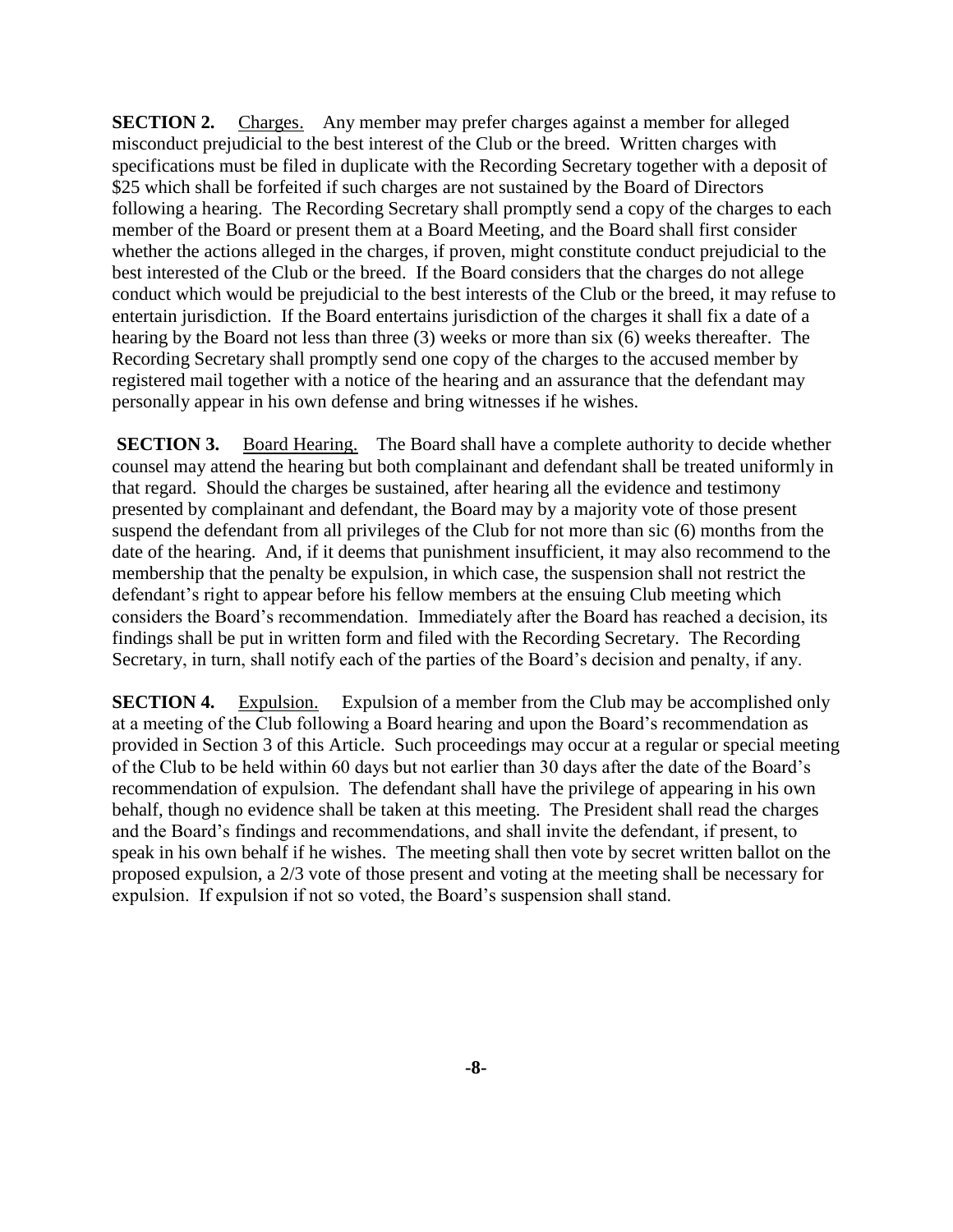## **ARTICLE VII**

#### **Amendments**

**SECTION 1.** Amendments to the Constitution and By-Laws may be proposed by the Board of Directors or by written petition addressed to the Recording Secretary signed by 20% of the membership in good standing. Amendments proposed b y such petition shall be promptly considered by the Board of Directors and must be submitted to the membership with recommendations of the Board by the Recording Secretary for a vote within three (3) months of the date when the petition was received by the Recording Secretary.

**SECTION 2.** The Constitution and By-Laws may be amended by a 2/3 vote of the members present and voting at a regular or special meeting called for that purpose, provided that proposed amendments have been included in the notice of the meeting and sent to each member at least two weeks prior to the date of the meeting.

#### **ARTICLE VIII**

## **Dissolution**

**SECTION 1.** Dissolution. The Club may be dissolved at any time by the written consent of not less than 2/3 of the members. In the event of the dissolution of the Club whether voluntary or involuntary or by operation of law, none of the property of the Club nor any proceeds thereof nor any assets of the Club shall be distributed to any members of the Club but after payment of the debts of the Club its property and assets shall be given to a charitable organization for the benefit of dogs selected by the Board of Directors.